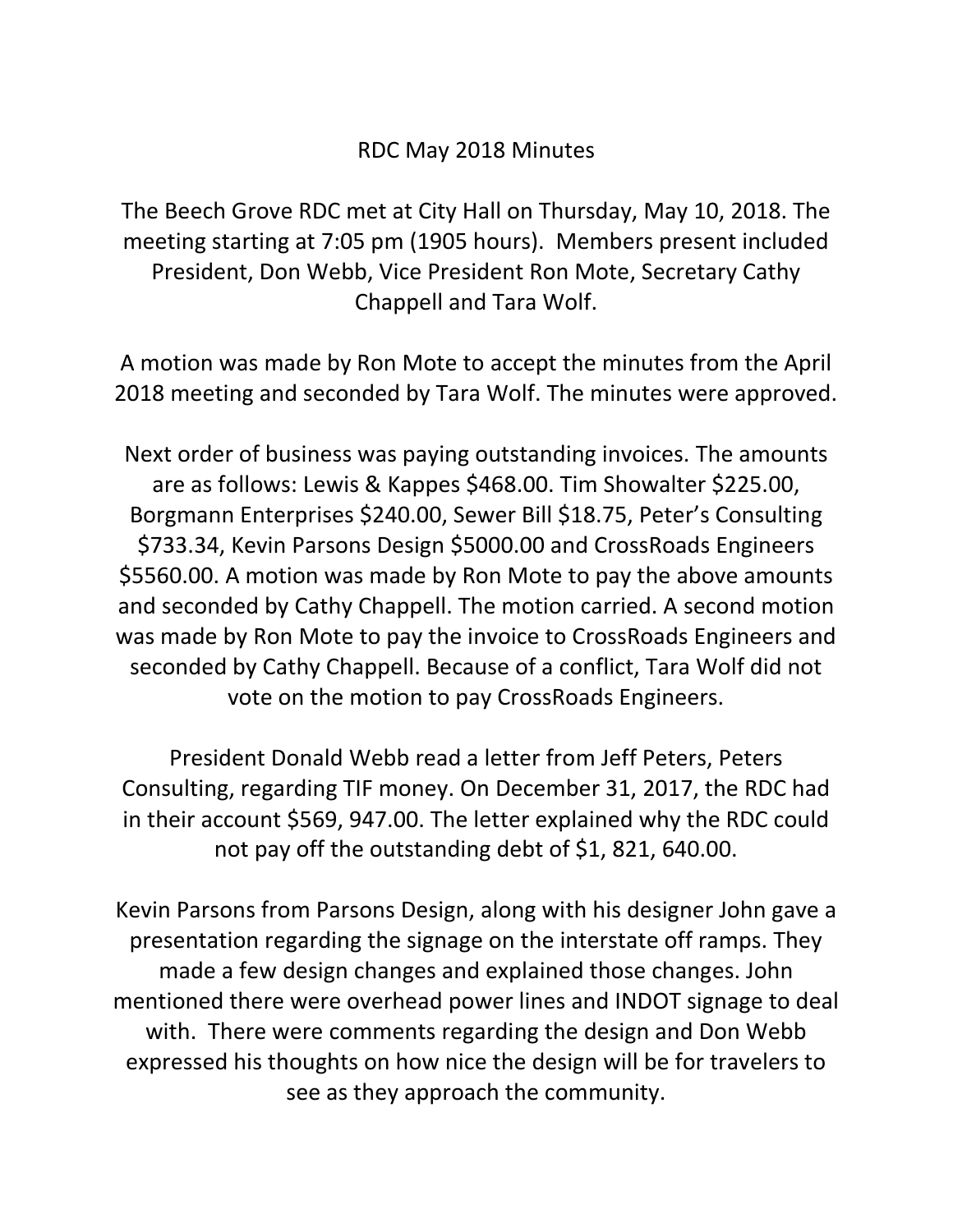Cathy Chappell discussed her meeting with the former executive director of the Speedway RDC. His name is Scott Harris and he revised a form used by the Speedway RDC when companies and individuals request RDC funds. Mr. Harris now does consulting work and suggested the BG RDC consider hiring him to investigate property owned by the RDC that is very contaminated. He believes with research, it's possible to put the property to good use.

Secretary, Cathy Chappell met with Erika Vredeveld, President of the Carson's Farm homeowners association, whose property will be affected by the Franciscan Trail. There are approximately 15 homes located on the west side of the creek where the trail will be running by their backyards. The homeowners are concerned about safety and noise issues. The housing addition is under the impression the vacant land which borders the west side of the creek, which they maintain, is the property of the HOA. This is the location where the trail will pass through. However, Mayor Buckley stated the land was the property of the city of Beech Grove. Erika asked Cathy If it was possible for the trail to be on the east side of the creek. Cathy advised her to contact Trent from CrossRoads Engineering to get details.

Mayor Buckley said the north entrance to South Grove School would be repaired soon. He also asked the RDC to continue paying half the expenses for landscaping to Borgmann Enterprises. The total for the RDC would be \$1830.00 of which a portion had been paid. Don Webb made a motion to continue to help with the fee and it was seconded by Ron Mote. The motion carried.

Mayor Buckley indicated he should know more by May 23, about the sidewalks on the north side Thompson Road from Emerson Avenue to 9<sup>th</sup> Avenue.